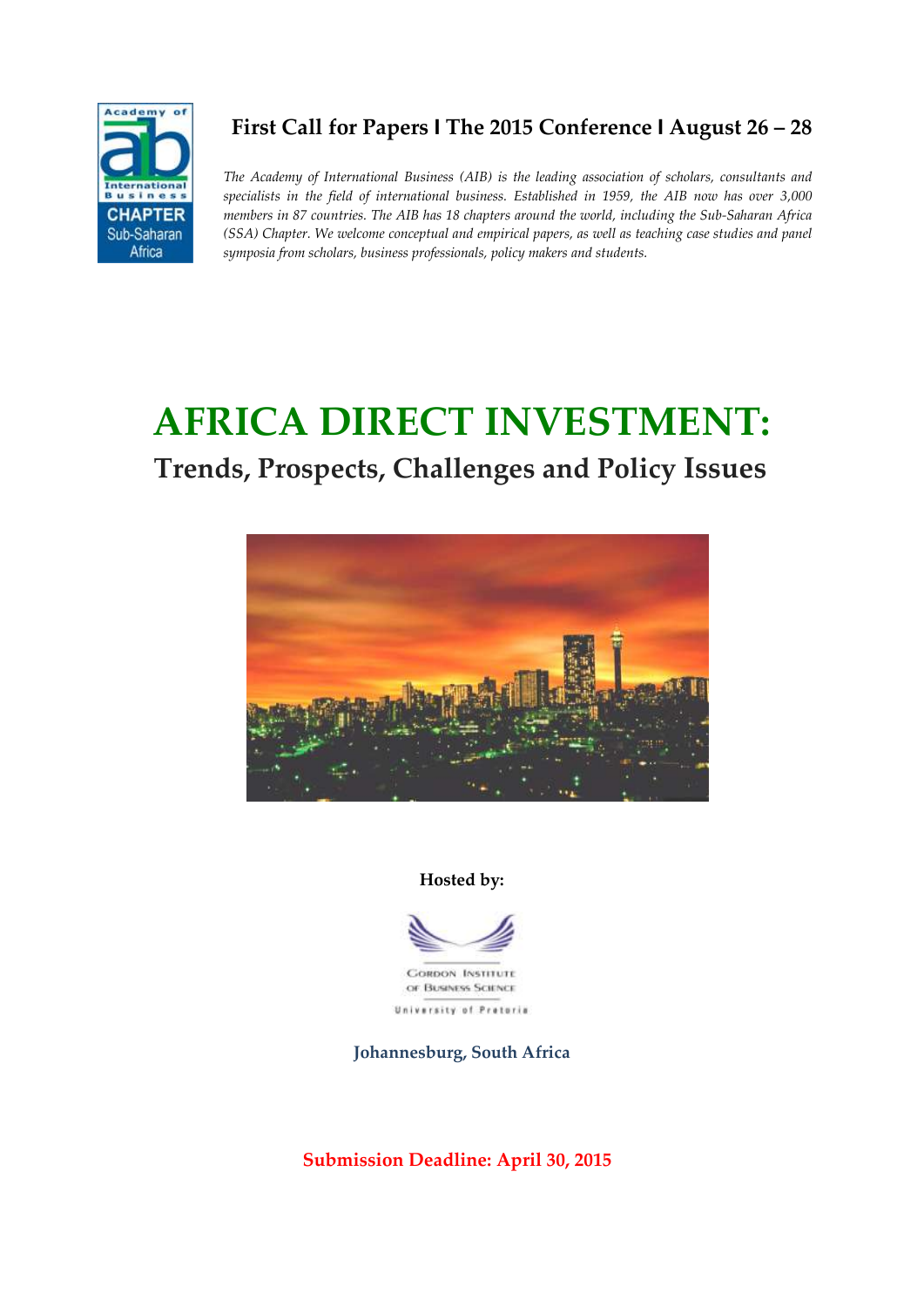# **First Call for Papers – The AIB SSA 2015 Conference**

In recent years much attention has been paid to the surge in Foreign Direct Investment (FDI) from the so-called BRIC countries – Brazil, Russia, India and China – in Africa. However, there is a significant unfolding development that has yet to receive as much attention: the marked increase in African firms investing in Africa, or *Africa Direct Investment*. According to Ernst & Young, intra-African FDI is growing faster than FDI from any other region and has increased over 30 per cent since 2007; in a similar vein, in the period 2003/13, there were more greenfield investments from African firms (994) than there were from Asian (including Chinese and Indian) firms (959), according to *fDi Markets*.

With the decades-long dream to expand intra-African trade and investment – evident in the dozens of treaties, regional trade agreements and public speeches of African political leaders – finally becoming a reality, there is a need to understand what factors are driving this trend, as well as the prospects, challenges and policy implications. Our 2015 annual conference therefore aims to shed light on this topical issue. We seek conceptual and empirical papers, as well as teaching case studies and panels from scholars, business professionals, policy makers, doctoral, graduate and undergraduate students which contribute to a greater understanding of the issues contained in the theme above.

## **We also welcome submissions that address wider international business and management agendas and geographical contexts**.

Submissions should be made to (only) one of the following tracks:

- Intra-African Trade & Africa-to-Africa Internationalization Strategy
- **International Entrepreneurship, SMEs & Informal Exporting**
- **FDI**, Global Value Chains & the Geography of IB
- Human Resources, Culture & Language in International Business
- **Marketing & Consumers in International Business**
- **Sustainability, Responsible Leadership & Governance of Natural Resources**
- Economic Diplomacy & Institutional & Political Environment of IB
- $\blacksquare$  International Finance, Accounting & Economics
- General Track: International Business & Management
- **Teaching Cases Track**
- Student Track (excluding Doctoral students)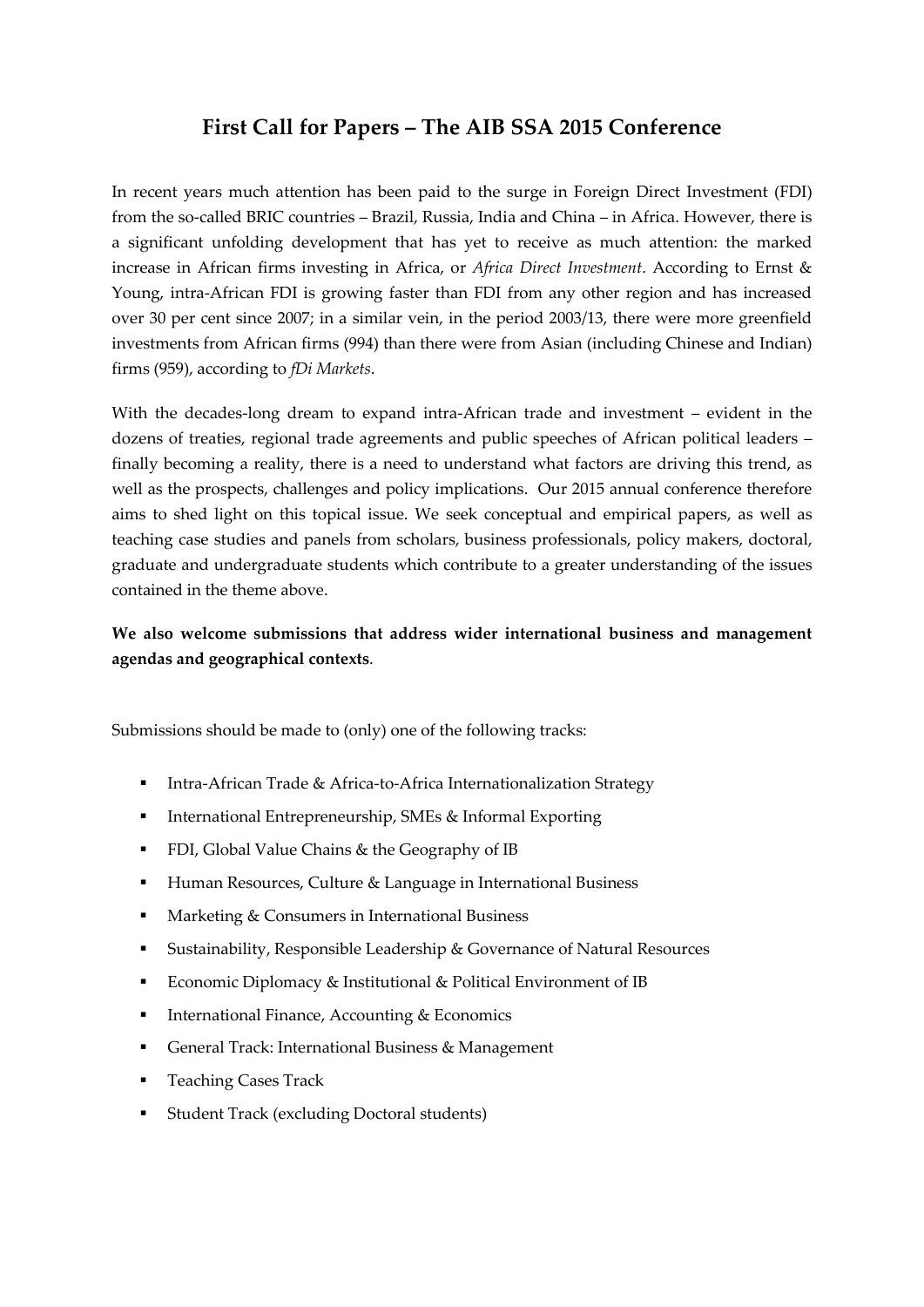#### **Teaching Cases in International Business Track**

This track seeks competitive and interactive teaching case submissions. Only real-life cases that address international business issues are invited. Cases can be field-researched or based on published sources, decision-oriented or descriptive. We also welcome cases that have recently (post 2012) been registered in case clearing houses such as *The Case Centre*.

#### **Student Track**

We look forward to submissions – interactive and competitive papers and cases – from undergraduate and graduate (Masters) students, particularly those pursuing MBA or international business-related degrees.

#### **Special Panels, PDWs & Tracks**

The conference will feature several panels, symposia, 'scholars meet practice' sessions and miniworkshops. The following special tracks and panels have been proposed:

- Africapitalism
- Strategic Talent Management in Africa

Please send your proposals directly to the Chair, Special Tracks, PDWs & Panels: **Adun Okupe, University of Edinburgh, UK I Email: adun.okupe@ed.ac.uk**

#### **Submission Guidelines**

Following the AIB "rule of three", no author should be associated with more than 3 submissions.

*Competitive papers* must not exceed 10,000 words, and must comply to the JIBS style requirements; Please refer to **[http://www.palgrave-journals.com/jibs/style\\_guide.html](http://www.palgrave-journals.com/jibs/style_guide.html)**.

*Interactive papers* should be around 2,000 – 5,000 words. Submissions should clearly state the research questions, methodology and contribution. The main results and implications for IB research and practice should be discussed, if available/applicable.

*Teaching cases* should be around 2,000 – 5,000 for interactive/'embryo' cases and no more than 10,000 words for competitive cases.

*Panel proposals* should have 3 – 5 scholars and/or students and a common theme, as well as a chair/discussant. We welcome a variety of proposals (paper presentations, roundtable, and professional development workshop). The names of participants and the discussant should be disclosed for this type of submission.

Competitive papers, interactive papers and teaching cases will be double-blind reviewed; please do not include any author-identifying information. Authors are strongly encouraged to assist in the review process.

#### **Submissions open from December 1, 2014**

**Please make your submissions here: http://meetings.aib.msu.edu/ssa/2015/**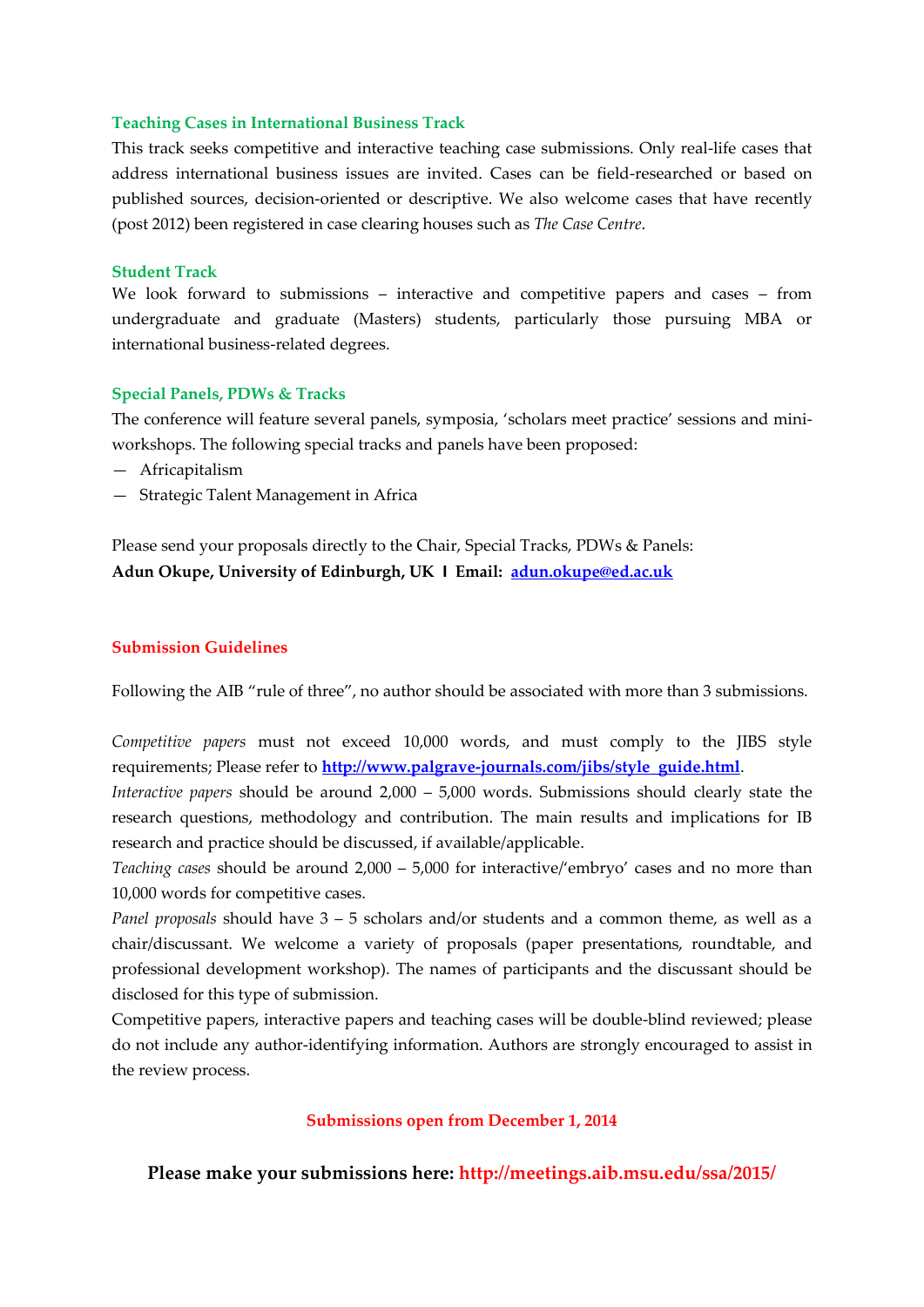#### **Research Methods in International Business Mini-Workshop**

In line with the SSA chapter's goal to promote research excellence and improve the quality of IB research in the region, distinguished IB scholars will be leading mini-workshops and PDWs on research methods: Doing Case Studies and Qualitative Research in International Business, and Statistical Research Methods in International Business. Doctoral candidates, junior faculty, and those new to the field of IB are particularly encouraged to attend the workshops/PDWs. More details will be provided closer to the conference date.

#### **Teaching International Business Mini-Workshop**

A workshop on topical issues in IB teaching and curriculum development will be led by awardwinning IB educators.

#### **Best Conference Paper Awards**

Several prizes will be awarded at the conference:

- *Best Competitive Paper Award*
- *Best Thematic Conference Paper Award*
- *Best Teaching Case Award*
- *Best Conference Paper Prize for Practice / Policy Implications Award*
- *Best Doctoral Paper Award*
- *Best Undergraduate / Graduate Student Paper Award*
- *Best Conference Reviewer Award*

#### **Publication Opportunities!**

- A selection of papers and cases that are aligned with the conference theme will be considered for inclusion in the *AIB Sub-Saharan Africa Book Series* published by Palgrave Macmillan.
- All accepted conference papers will be published as an abstract in the *2015 AIB-SSA Conference Proceedings.*
- The programme committee may also explore publishing a collection of papers with a topical theme as a special issue of a journal.

#### **Networking & Experiential Learning Journey!**

Network and develop collaborative opportunities with international scholars, business executives and students at the welcome reception, gala dinner, and field visits to some of the leading local players and multinationals based in South Africa.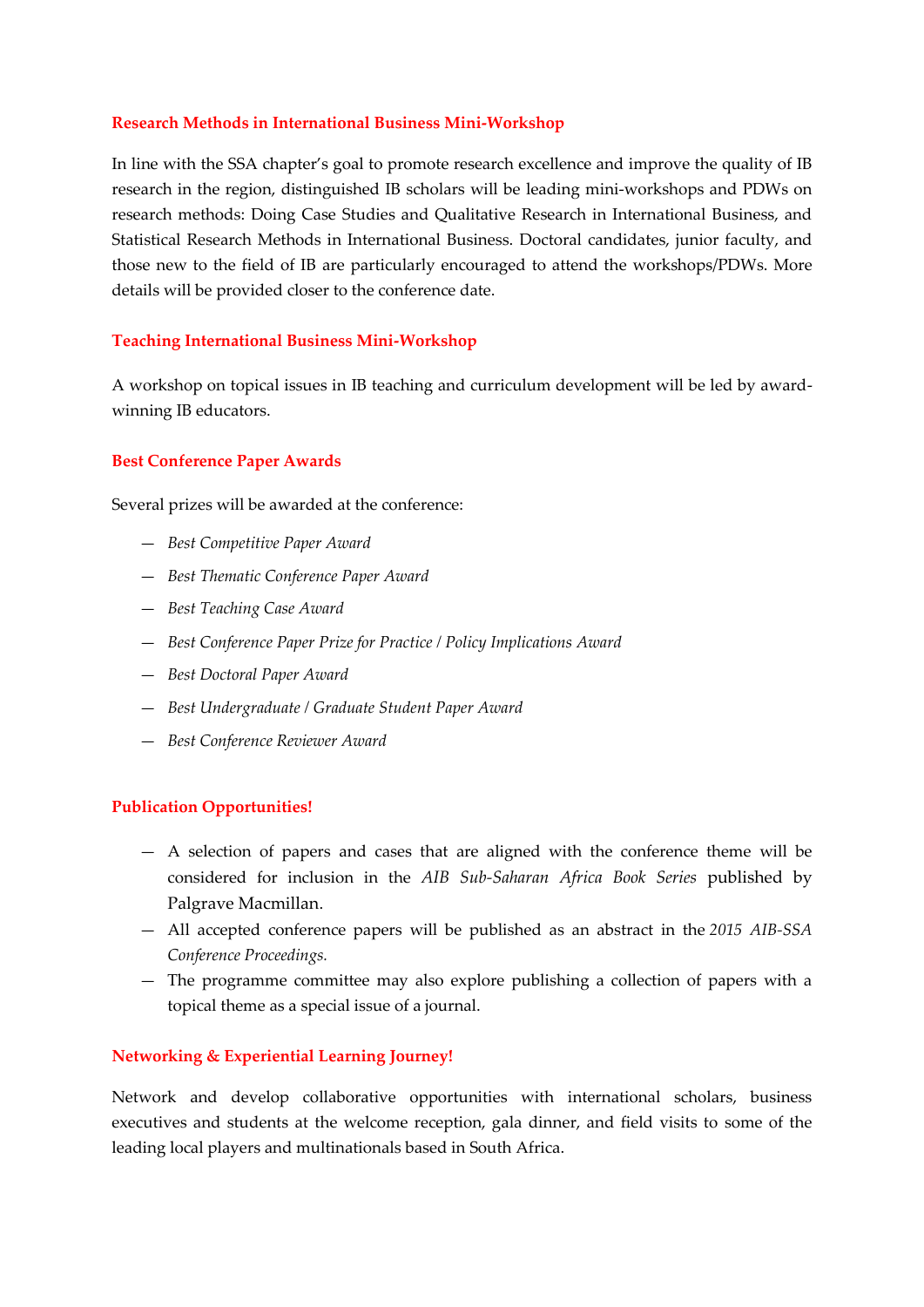#### **Explore Magical South Africa!**

Every country in the world displays some diversity, but [South Africa,](http://www.lonelyplanet.com/south-africa) stretching from the hippos in the Limpopo River to the penguins waddling on the Cape, takes some beating. It befits its position at the southern end of the world's most epic continent, with more types of terrain than photographers can shake their zoom lens at. There's the deserted Kalahari, Namakwa's springtime symphony of wildflowers, iconic [Table Mountain](http://www.lonelyplanet.com/destinationRedirector?atlasId=355613) and Cape Point, [Kruger National](http://www.lonelyplanet.com/destinationRedirector?atlasId=355623)  [Park](http://www.lonelyplanet.com/destinationRedirector?atlasId=355623)'s wildlife-stalked savannah and, running through the east of the country and into [Lesotho,](http://www.lonelyplanet.com/destinationRedirector?atlasId=355349) the [Drakensberg.](http://www.lonelyplanet.com/destinationRedirector?atlasId=355624) [KwaZulu-Natal](http://www.lonelyplanet.com/destinationRedirector?atlasId=355619)'s iSimangaliso Wetland Park alone has five distinct ecosystems, attracting both zebras and dolphins.

#### **Registration Fees**

The registration fees (in US Dollars) includes conference materials, a copy of the first volume of the AIB-SSA chapter book series, refreshments and lunches, but not accommodation costs.

|                                                                            | <b>Early Bird</b><br>(by June 12) | <b>Late Registration</b><br>(from June 13) |
|----------------------------------------------------------------------------|-----------------------------------|--------------------------------------------|
|                                                                            |                                   |                                            |
| <b>AIB Members</b>                                                         | \$210                             | \$260                                      |
|                                                                            |                                   |                                            |
| <b>Full-time Students</b>                                                  | \$130                             | \$180                                      |
|                                                                            |                                   |                                            |
| <b>AIB Non-members</b><br>(Rates include a one-year membership to the AIB) |                                   |                                            |
| Student membership                                                         | \$180                             | \$230                                      |
| Electronic membership                                                      | \$235                             | \$285                                      |
| Low-Income membership                                                      | \$260                             | \$310                                      |
| Regular membership                                                         | \$310                             | \$360                                      |
|                                                                            |                                   |                                            |
| <b>Accompanying Partners</b>                                               | \$100                             | \$100                                      |
|                                                                            |                                   |                                            |

**For more details about AIB membership, please go to: http://aib.msu.edu/membership/aboutindmembership.asp**

**or**

**Email: ulf.richter@nottingham.edu.cn Dr Ulf Henning Richter AIB-SSA Chapter Membership Secretary**